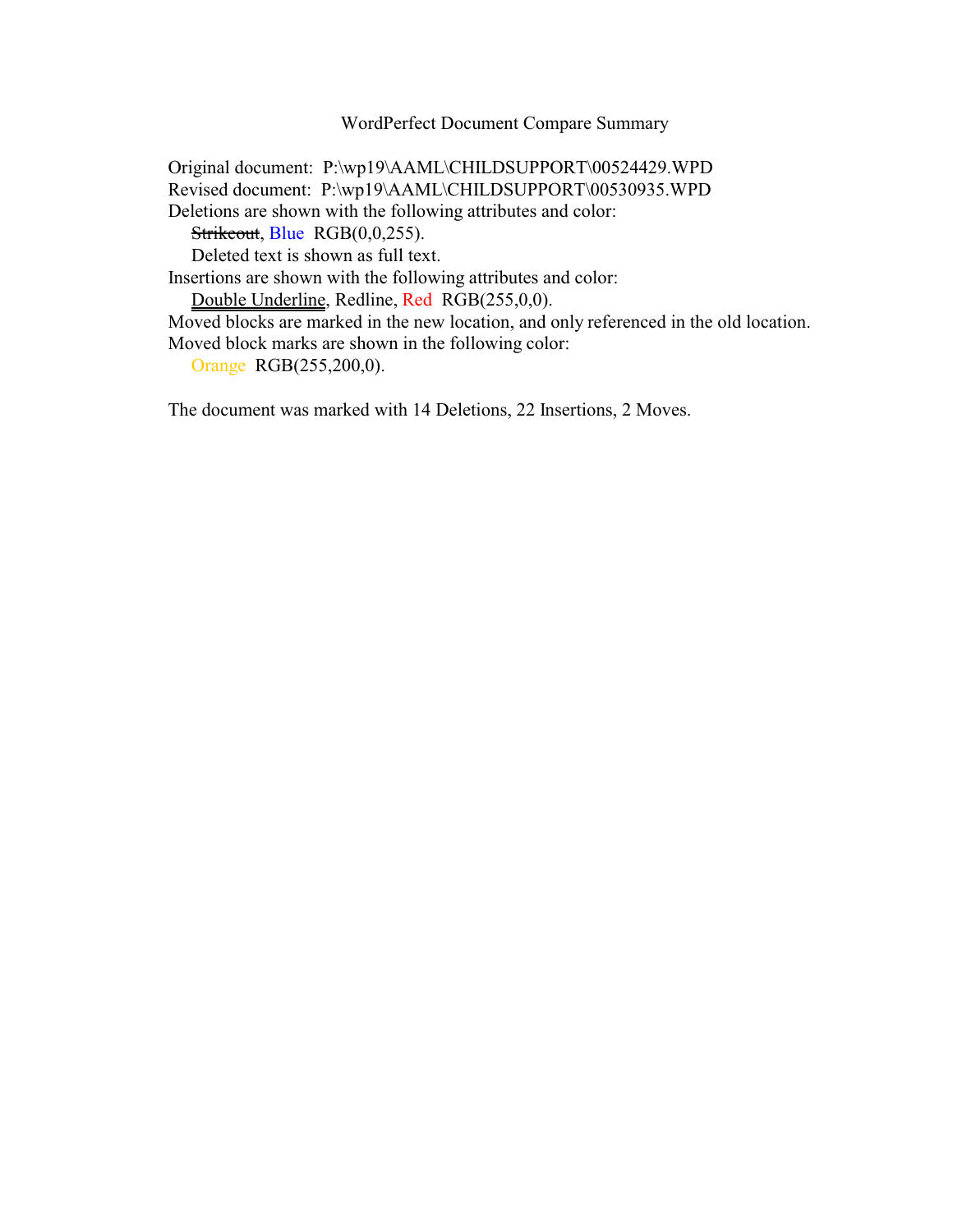NAC 425.005 Definitions. (NRS 425.620) As used in this chapter, unless the context otherwise requires, the words and terms defined in NAC 425.015 to 425.040, inclusive, have the meanings ascribed to them in those sections.

NAC 425.015 "Child support obligation" defined. (NRS 425.620) "Child support obligation" means the amount of child support that is required to be paid by an obligor.

NAC 425.025 "Gross income" defined. (NRS 425.620)

1. "Gross income" includes, without limitation:

(a) Salary and wages, including, without limitation, money earned from overtime pay if such overtime pay is substantial, consistent, and can be accurately determined.

(b) Interest and investment income, not including the principal.

(c) Social security disability benefits and old-age insurance benefits under federal law.

(d) Any periodic payment from a pension, retirement plan, or annuity which is considered remuneration for employment.

(e) Net proceeds resulting from workers' compensation or other personal injury awards intended to replace income.

(f) Unemployment insurance.

(g) Income continuation benefits.

(h) Voluntary contributions to a deferred compensation plan, employee contributions to an employee benefit or profit-sharing plan, and voluntary employee contributions to any pension or retirement account, regardless of whether the account provides for tax deferral or avoidance.

(i) Military allowances and veterans' benefits.

(j) Compensation for lost wages.

(k) Undistributed income of a business entity in which a party has an ownership interest sufficient to individually exercise control over or access to the earnings of the business, unless the income is included as an asset for the purposes of imputing income pursuant to NAC 425.125. As used in this paragraph: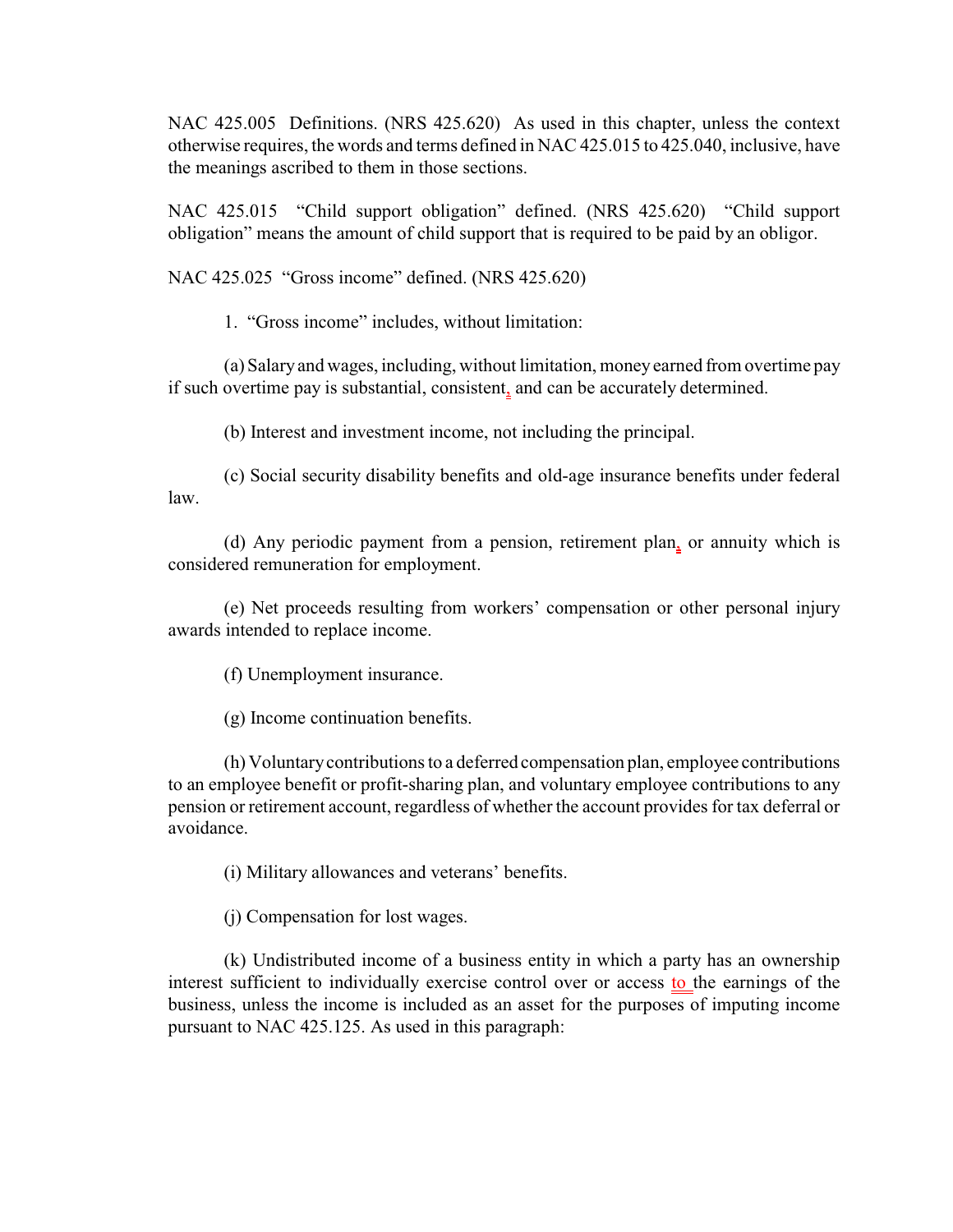(1) "Reasonable allowance for economic depreciation" means the amount of depreciation on assets computed using the straight-line method and useful lives as determined under federal income tax laws and regulations.

(2) "Undistributed income" means federal taxable income of a business entity plus depreciation claimed on the federal income tax return of the business less a reasonable allowance for economic depreciation.

(l) Child care subsidy payments if a party is a child care provider.

(m) Alimony received.

(n) Except as otherwise provided in subsection 2, all other income of a party, regardless of whether such income is taxable.

2. The term does not include:

(a) Child support received.

(b) Foster care or kinship care payments.

(c) Benefits received under the federal Supplemental Nutrition Assistance Program.

(d) Cash benefits paid by a county.

(e) Supplemental security income benefits and state supplemental payments.

(f) Except as otherwise provided in paragraph (l) of subsection 1, payments made for social services or any other public assistance benefits.

(g) Compensation for losses, including, without limitation, both general and special damages, from personal injury awards not intended to replace income.

3. This section must not be construed to limit income withholding or the assignment of workers' compensation benefits for the collection of child support.

NAC 425.035 "Obligee" defined. (NRS 425.620) "Obligee" means a person who is entitled to receive payments for the support of one or more children pursuant to an order.

NAC 425.037 "Obligor" defined. (NRS 425.620) "Obligor" means a person who incurs a legal obligation to provide support for one or more children pursuant to an order. If the parties have joint physical custody of at least one child, each party is an obligor.

NAC 425.040 "Order" defined. (NRS 425.620) "Order" has the meaning ascribed to "order for the support of a child" in NRS 125B.145.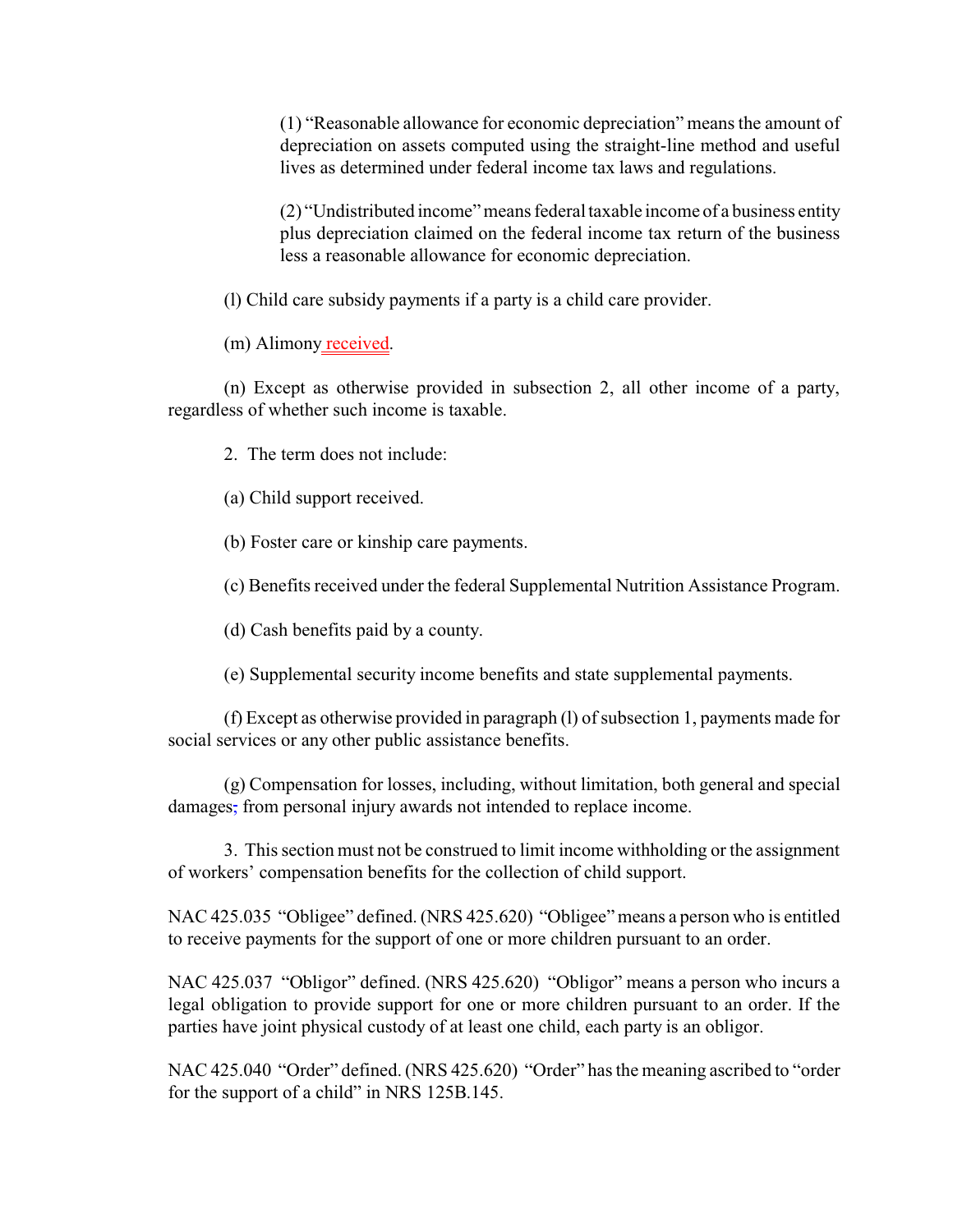## GUIDELINESGUIDELINE SCHEDULE FOR SUPPORT OF CHILDREN

NEW NAC 425.100 Order must be based upon obligor's earnings, income and other ability to pay; basic needs of child presumed met if child support obligation based upon guidelines; deviation from guidelines. (NRS 425.620)

1. Any order must be based on the obligor's earnings, income and other evidence of ability to pay.

2. It is presumed that the basic needs of a child are met by  $X$  A court determining a child support obligation established pursuant to the guidelines set forth in this chapter, however, this presumption may be rebutted by evidence proving that the needs of a particular child are not met or are exceeded by such a child support obligation.

3. If the court establishes a child support obligation that is greater or less than the child support obligation that would be established pursuant to the guidelines set forth in this chapter, the court must:

(a) Set forth findings of fact as to the basis for the deviation from the guidelines; and

(b) Provide in the findings of fact the child support obligation that would have been established pursuant to the guidelinesshall do so after any other alimony or other payments, then calculating the guideline schedule obligation, then making any adjustments, and then allocating medical support and costs of child care.

NAC 425.110 Stipulation to child support obligation that does not comply with guidelines guideline schedule: Requirements; authority of court to reject. (NRS 425.620)

1. In lieu of having a child support obligation determined pursuant to the guidelinesguideline schedule set forth in this chapter, the parties may stipulate to a child support obligation that does not comply with such guidelines. To be binding, such a stipulation must be in writing and:

(a) Set forth the current monthly gross income of each party;

(b) Specify what the child support obligation would be under the guidelines;

(c) Provide notice to both parties that, if either party seeks a review of the stipulated child support obligation for any authorized reason, the court will calculate the child support obligation in accordance with the child support guidelines in effect at the time of the review;

(d) Contain a certification by the obligee that he or she is not currently receiving public assistance and has not applied for public assistance;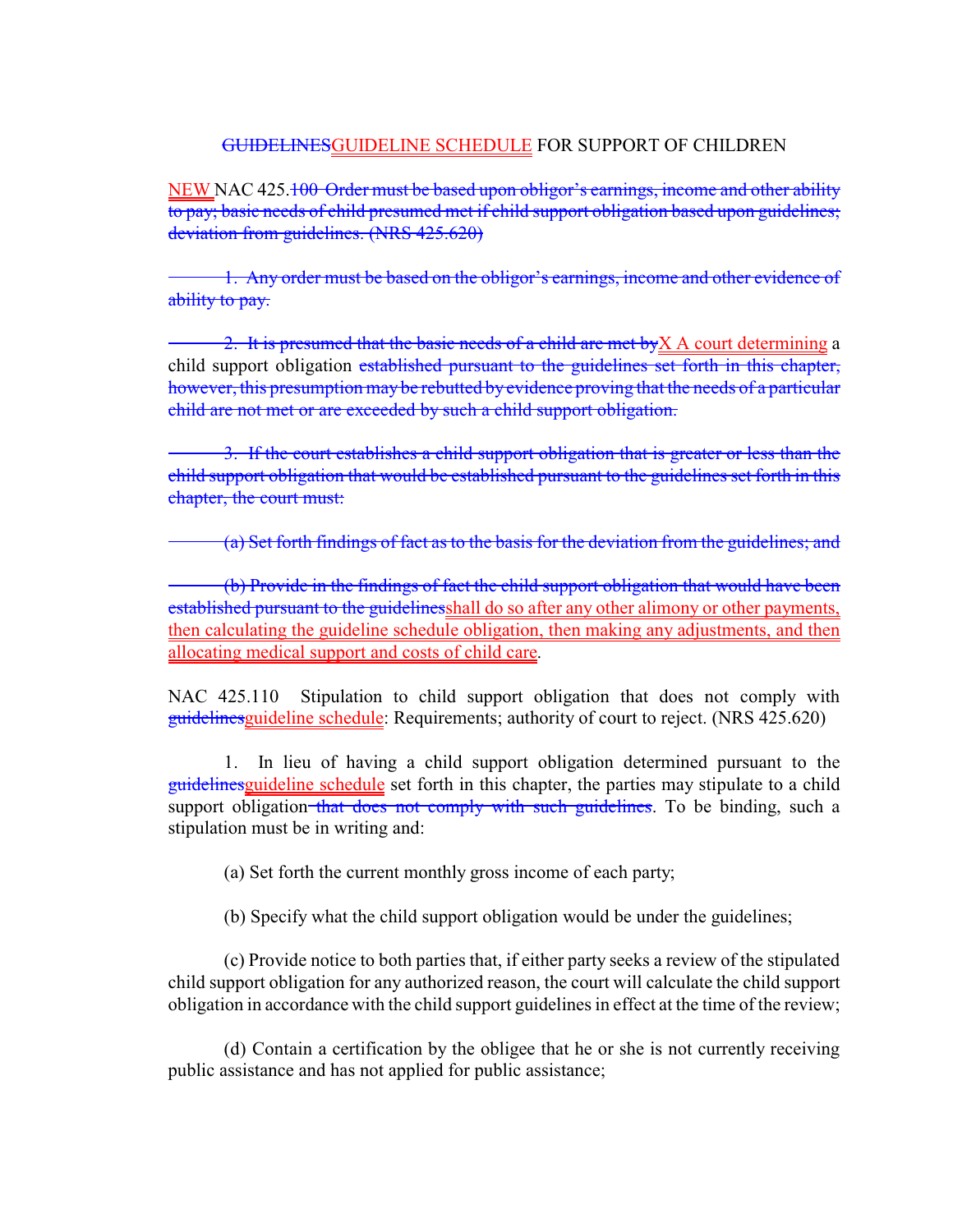(e) Certify that the basic needs of the child are met or exceeded by the stipulated child support obligation; and

(f) Be approved and adopted as an order of the court.

2. Notwithstanding the provisions of subsection 1, a court may reject a stipulation if the court determines that the stipulation is a product of coercion or the child support obligation does not meet the needs of the child.

NAC 425.145 Establishment of child support obligation using low-income schedule if economic circumstances of obligor limit ability to pay; publication of schedule by Administrative Office of the Courts. (NRS 425.620)

1. If the court determines that the total economic circumstances of an obligor limit his or her ability to pay a child support obligation in the amount determined pursuant to NAC 425.140, the child support obligation must be established by using a low-income schedule which is based on the current federal poverty guidelines, as determined by the Secretary of Health and Human Services, and which is published annually in the Federal Register.

2. If the monthly gross income of an obligor is below the lowest level set forth in the low-income schedule, the court may establish an appropriate child support obligation based on the total economic circumstances of the obligor, balancing his or her need for self-support with the obligation to support his or her child.

3. The low-income schedule must be published by the Administrative Office of the Courts on or before March 31 of each year.

NAC 425.115 Determination of child support obligation in accordance with guidelines if no stipulation or establishment of child support obligation using low-income schedule; adjustment of obligation based upon type of custody held by parent. (NRS 425.620)

1. If the parties do not stipulate to a child support obligation pursuant to NAC 425.110 and the court does not establish a child support obligation using the low-income schedule, the court must determine the child support obligation in accordance with the guidelines set forth in this chapter schedule.

2. If a party has primary physical custody of a child, he or she is deemed to be the obligee and the other party is deemed to be the obligor, and the child support obligation of the obligor must be determined.

3. If the parties have joint physical custody of a child, the child support obligation of each party as an obligor must be determined. After each party's respective child support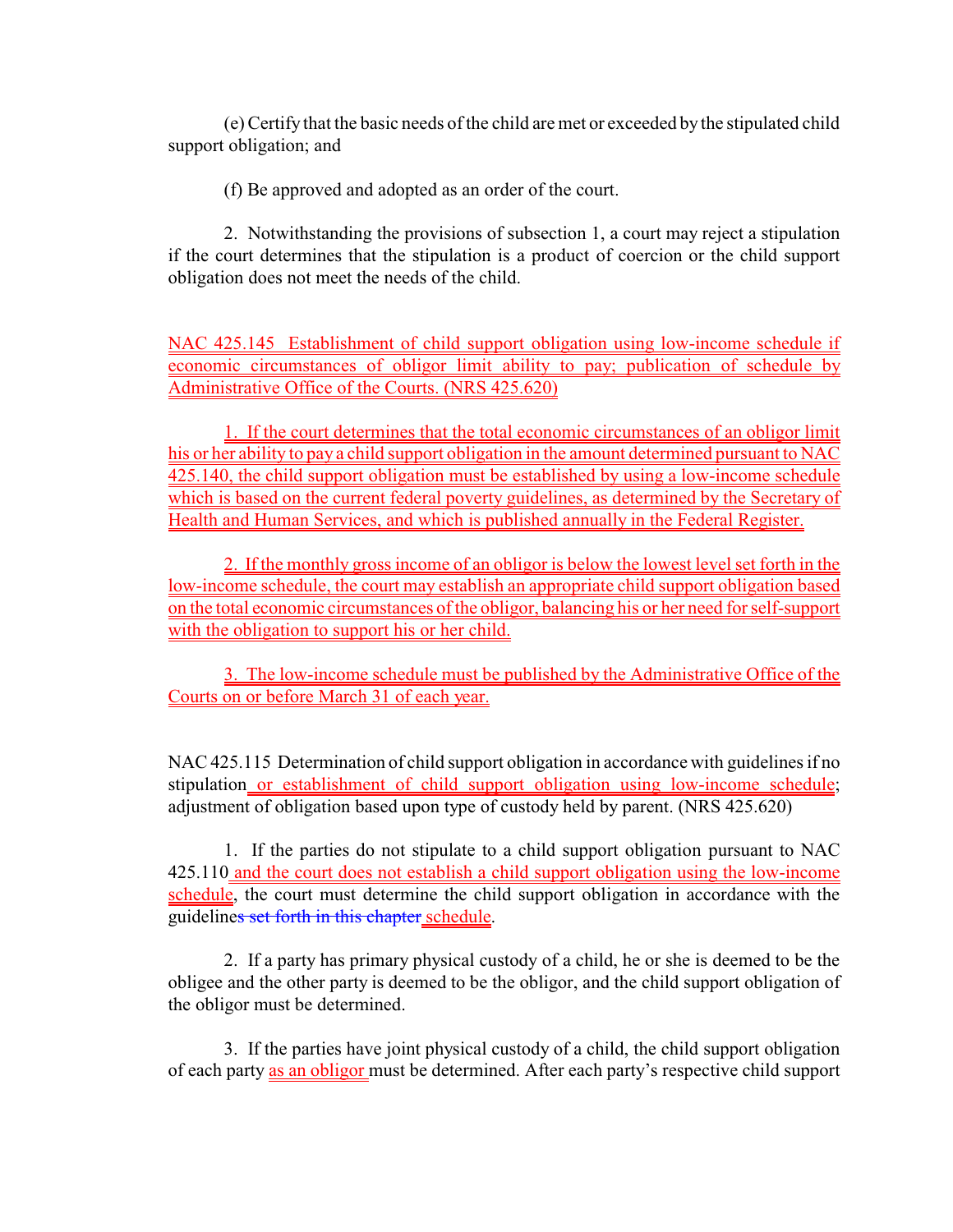obligation is determined, the child support obligations must be offset so that the party with the higher child support obligation pays the other party the difference.

4. If the parties have two or more children and each party has joint physical custody of at least one, but not all, of the children, the total child support obligation of each party must be determined based on the number of children to too whom each party owes a child support obligation. After each party's respective child support obligation is determined, the child support obligations must be offset so that the party with the higher child support obligation pays the other party the difference.

NAC 425.120 Determination of monthly gross income of each obligor; provision of financial information or other records to court. (NRS 425.620)

1. The monthly gross income of each obligor must be determined by:

(a) Stipulation of the parties; or

(b) The court, after considering all financial or other information relevant to the earning capacity of the obligor.

2. In determining the monthly gross income of each obligor, the court may direct either party to furnish financial information or other records, including, without limitation, any income tax returns.

NAC 425.125 Court authorized to impute 3. If after taking evidence, the court determines that an obligor is underemployed or unemployed, the court may impute income to the obligor in accordance with the earning capacity of that obligor.

NAC 425.140 Guideline schedule for determining child support obligation based on number of children and monthly gross income of obligor. (NRS 425.620) Except as otherwise provided in NAC 425.110 or NAC 425.145, the guideline schedule of child support award to meet the obligor's obligation to assist the obligee in meeting the basic needs of the child shall be determined according to the following schedule:

Text Moved Here: 1

1. For one child, the sum of:

(a) For the first \$6,000 of an obligor's monthly gross income, 16 percent of such income;

(b) For any portion of an obligor's monthly gross income that is greater than \$6,000 and equal to or less than \$10,000, 8 percent of such a portion; and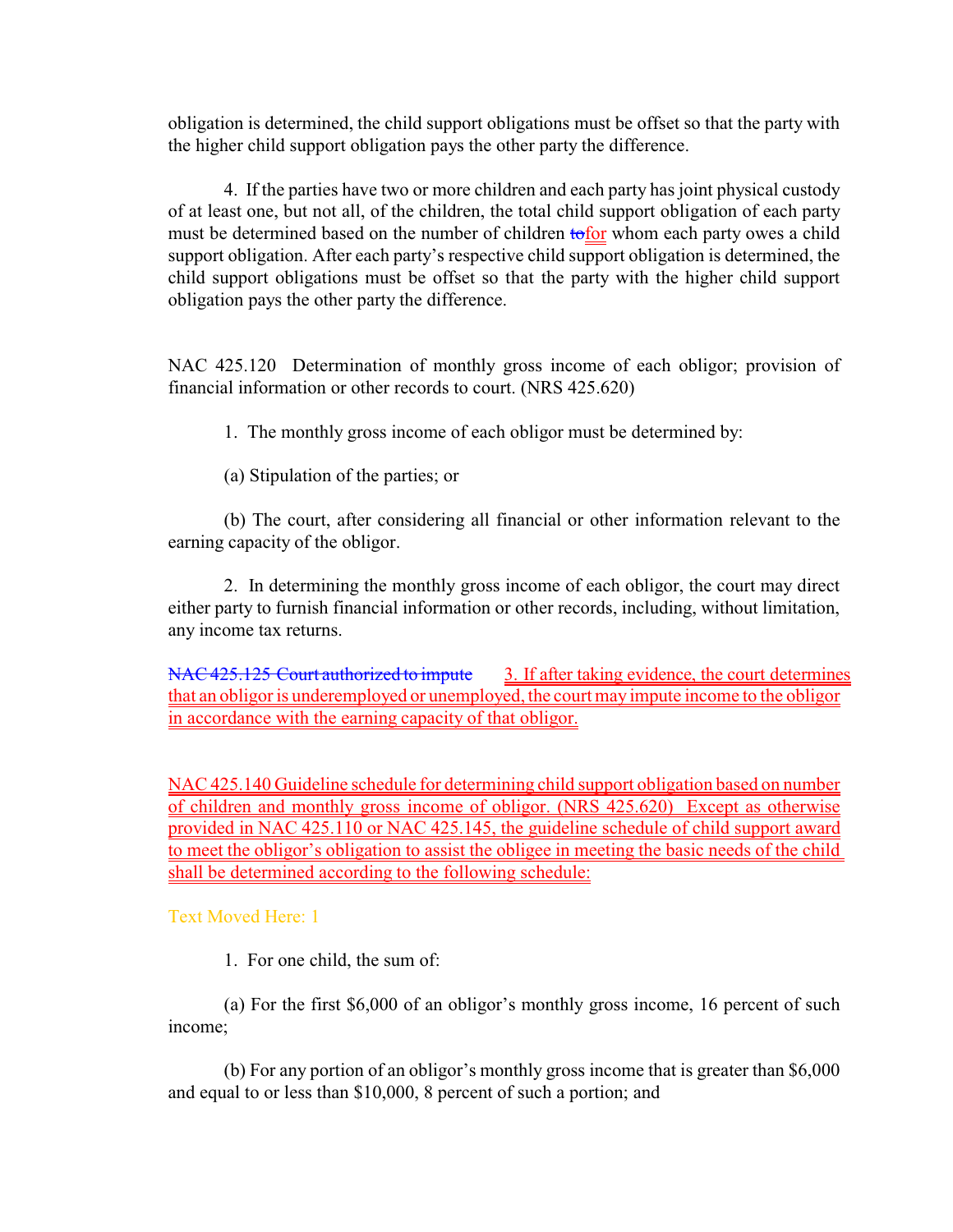(c) For any portion of an obligor's monthly gross income that is greater than \$10,000, 4 percent of such a portion.

2. For two children, the sum of:

(a) For the first \$6,000 of an obligor's monthly gross income, 22 percent of such income;

(b) For any portion of an obligor's monthly gross income that is greater than \$6,000 and equal to or less than \$10,000, 11 percent of such a portion; and

(c) For any portion of an obligor's monthly gross income that is greater than \$10,000, 6 percent of such a portion.

3. For three children, the sum of:

(a) For the first \$6,000 of an obligor's monthly gross income, 26 percent of such income;

(b) For any portion of an obligor's monthly gross income that is greater than \$6,000 and equal to or less than \$10,000, 13 percent of such a portion; and

(c) For any portion of an obligor's monthly gross income that is greater than \$10,000, 6 percent of such a portion.

4. For four children, the sum of:

(a) For the first \$6,000 of an obligor's monthly gross income, 28 percent of such income;

(b) For any portion of an obligor's monthly gross income that is greater than \$6,000 and equal to or less than \$10,000, 14 percent of such a portion; and

(c) For any portion of an obligor's monthly gross income that is greater than \$10,000, 7 percent of such a portion.

5. For each additional child, the sum of:

(a) For the first \$6,000 of an obligor's monthly gross income, an additional 2 percent of such income;

(b) For any portion of an obligor's monthly gross income that is greater than \$6,000 and equal to or less than \$10,000, an additional 1 percent of such a portion; and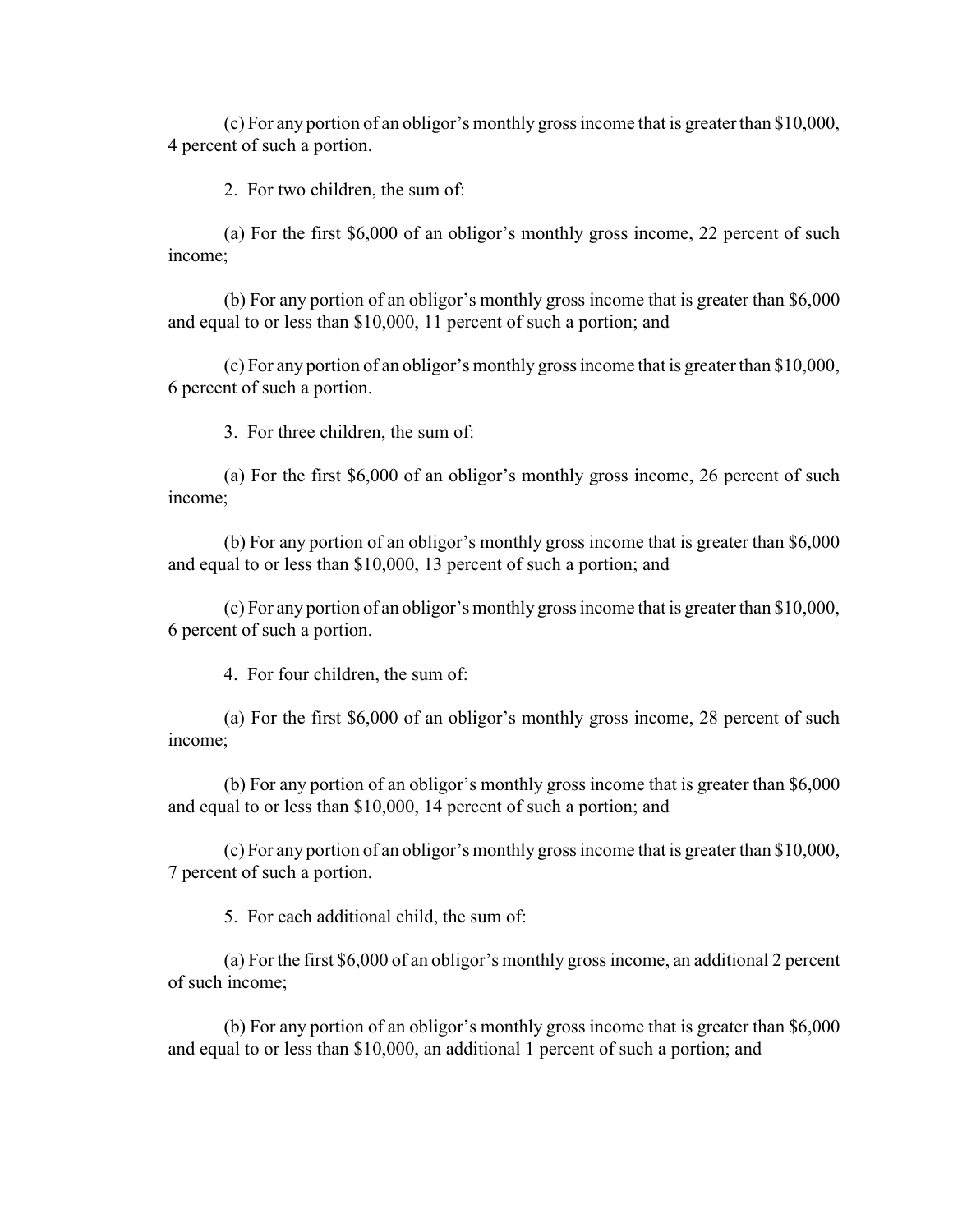(c) For any portion of an obligor's monthly gross income that is greater than \$10,000, an additional 0.5 percent of such a portion.

# End Of Moved Text

NAC 425.100 Order must be based upon obligor's earnings, income and other ability to pay; basic needs of child presumed met if child support obligation based upon guideline schedule; adjustments to guideline schedule. (NRS 425.620)

1. Any order must be based on the obligor's earnings, income, and other evidence of ability to pay, including imputed income.

2. A child support order is intended to address the obligor's legal obligation to assist the obligee in meeting the basic needs of the child. It is presumed that the basic needs of a child are met by a child support obligation established pursuant to the guideline schedule for determining a child support obligation, however, this presumption may be rebutted by evidence proving that the needs of a particular child are not met or are exceeded by such a child support obligation.

3. If the court establishes a child support obligation that is greater or less than the child support obligation that would be established pursuant to the guideline schedule set forth in this chapter, the court must:

(a) Set forth findings of fact including the child support obligation that would have been established pursuant to the guideline schedule; and

(b) Provide in the findings of fact the basis for the adjustment from the guideline schedule.

NAC 425.150 Adjustment of child support obligation in accordance with specific needs of child and economic circumstances of parties. (NRS 425.620)

1. The guideline schedule child support obligation established pursuant to NAC 425.140 may be adjusted by the court if the evidence demonstrates that the specific needs of a particular child are not met or are exceeded by the scheduled obligation. In evaluating those needs, the court shall consider the following factors and shall make specific findings of fact with respect to why the guideline schedule award should be adjusted:

(a) Any special educational needs of the child;

(b) The legal responsibility of the parties for the support of others;

(c) The value of services contributed by either party;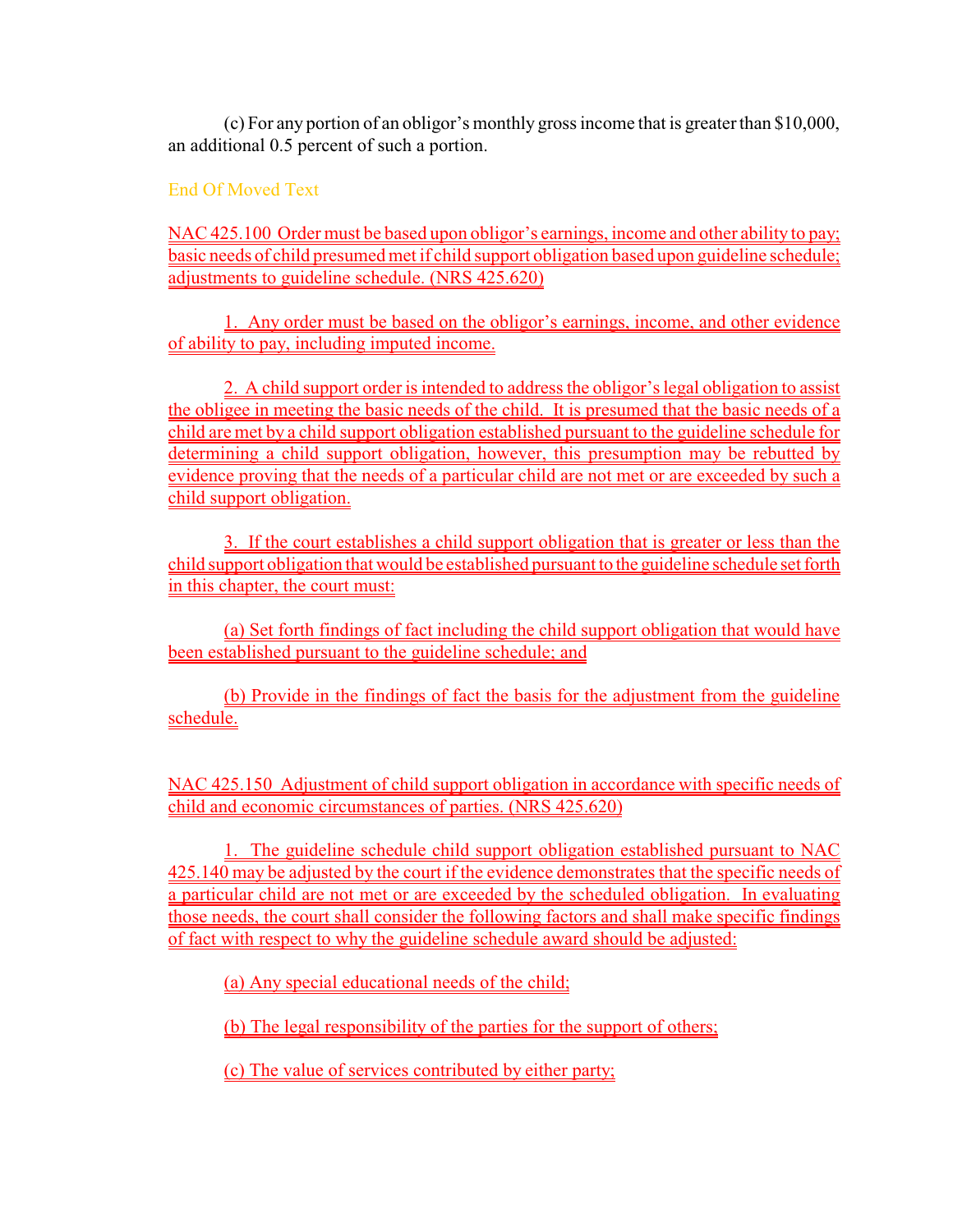(d) Any public assistance paid to support the child;

(e) The cost of transportation of the child to and from visitation;

(f) The relative income of both households, including the amount by which a new spouse or co-habitant contributes to an obligor, so long as the adjustment does not exceed the guideline schedule obligation of that obligor, inclusive of any obligation based on imputed income;

(g) Any other necessary expenses for the benefit of the child; and

(h) The obligor's ability to actually pay the guideline schedule obligation in light of that obligor's other necessary expenses.

2. The court may include benefits received by a child pursuant to 42 U.S.C. § 402(d) based on a parent's entitlement to federal disability or old-age insurance benefits pursuant to 42 U.S.C. §§ 401 to 433, inclusive, in the parent's gross income and adjust an obligor's child support obligation by subtracting the amount of the child's benefit. In no case may this adjustment require an obligee to reimburse an obligor for any portion of the child's benefit.

NAC 425.135 Order must include provision that medical support is required to be provided to child. (NRS 425.620)

1. After calculation of child support in accordance with the guideline schedule and any adjustments, every order issued or modified in this State must include a provision specifying:

(a) That medical support is required to be provided for the child; and

(b) Allocation of the cost of medical support, including any details relating to that requirement.

2. As used in this section, "medical support" includes, without limitation, the payment of a premium for accessible medical, vision or dental coverage under a plan of insurance, including, without limitation, a public plan such as Medicaid or a reduced-fee plan such as the Children's Health Insurance Program, that is reasonable in cost. For the purpose of this subsection:

(a) Coverage under a plan of insurance is "accessible" if the plan:

(1) Is not limited to coverage within a geographical area; or

(2) Is limited to coverage within a geographical area and the child resides within that geographical area.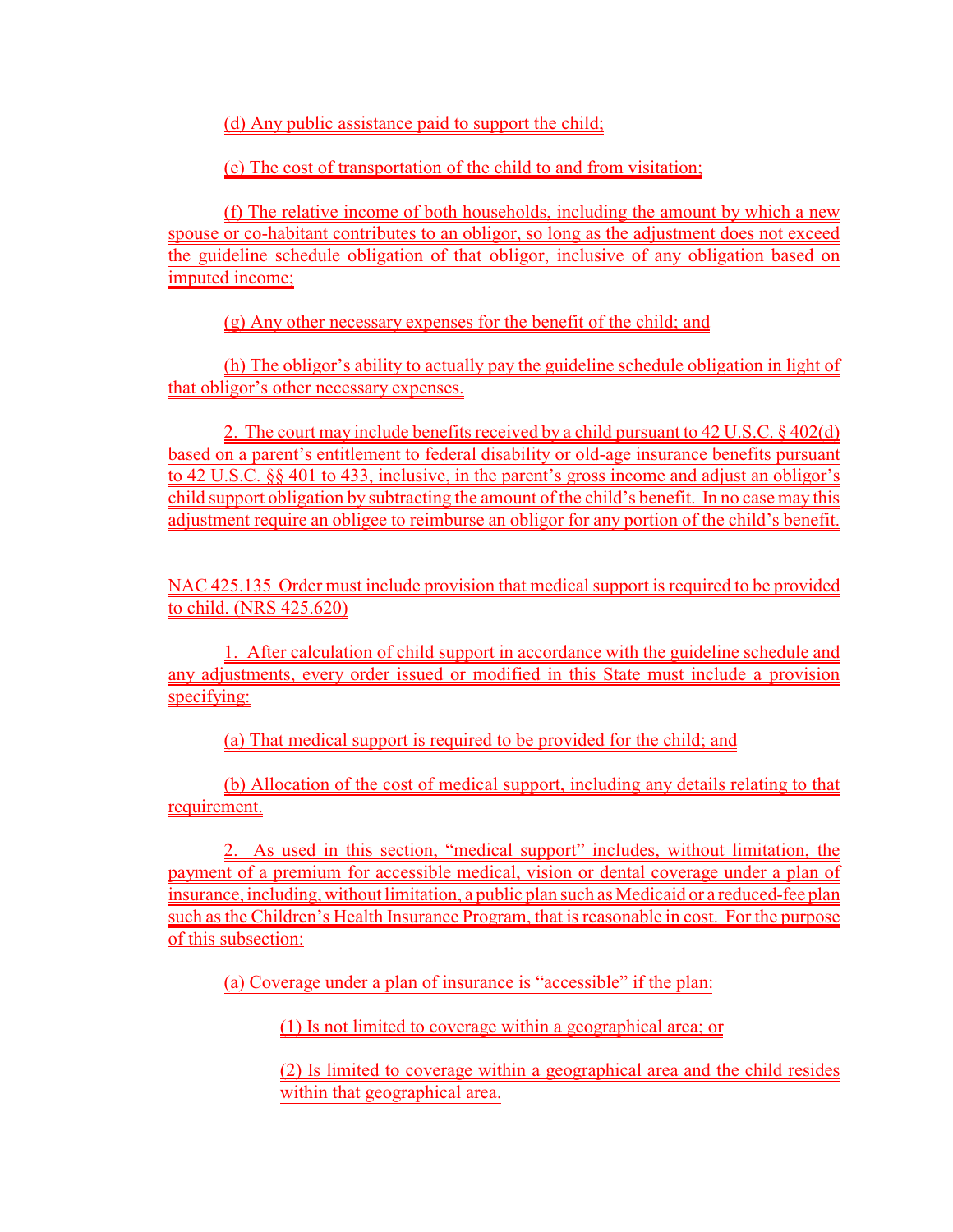(b) The payment of a premium for coverage under a plan of insurance is "reasonable in cost" if:

(1) The cost:

(I) To each party who is responsible for providing medical support is not more than 5 percent of the monthly gross income of the party; or

(II) Of adding a dependent child to any existing coverage for health care or the difference between individual and family coverage, whichever is less, is not more than 5 percent of the monthly gross income of the party; and

(2) The court assesses the plan of insurance, including the copayments, deductible and maximum out-of-pocket costs, and determines that the plan is reasonable in cost.

NAC 425.130 Consideration of costs of child care paid by either or both parties. (NRS 425.620) After calculation of child support in accordance with the guideline schedule and any adjustments, the court must allocate the reasonable costs of child care paid by either or both parties.

NAC 425.125 Factors to be applied in imputing income to obligor who is underemployed or unemployed without good cause; consideration of circumstances of obligor. (NRS 425.620)

1. If after taking evidence, the court determines that an obligor is underemployed or unemployed without good cause, the court may impute income to the obligor.

 $\frac{2}{2}$ . If the court imputes income, the court must take into consideration, to the extent known, the specific circumstances of the obligor, including, without limitation:

(a) The obligor's:

- (1) Assets;
- (2) Residence;

(3) Employment and earnings history;

- (4) Job skills;
- (5) Educational attainment;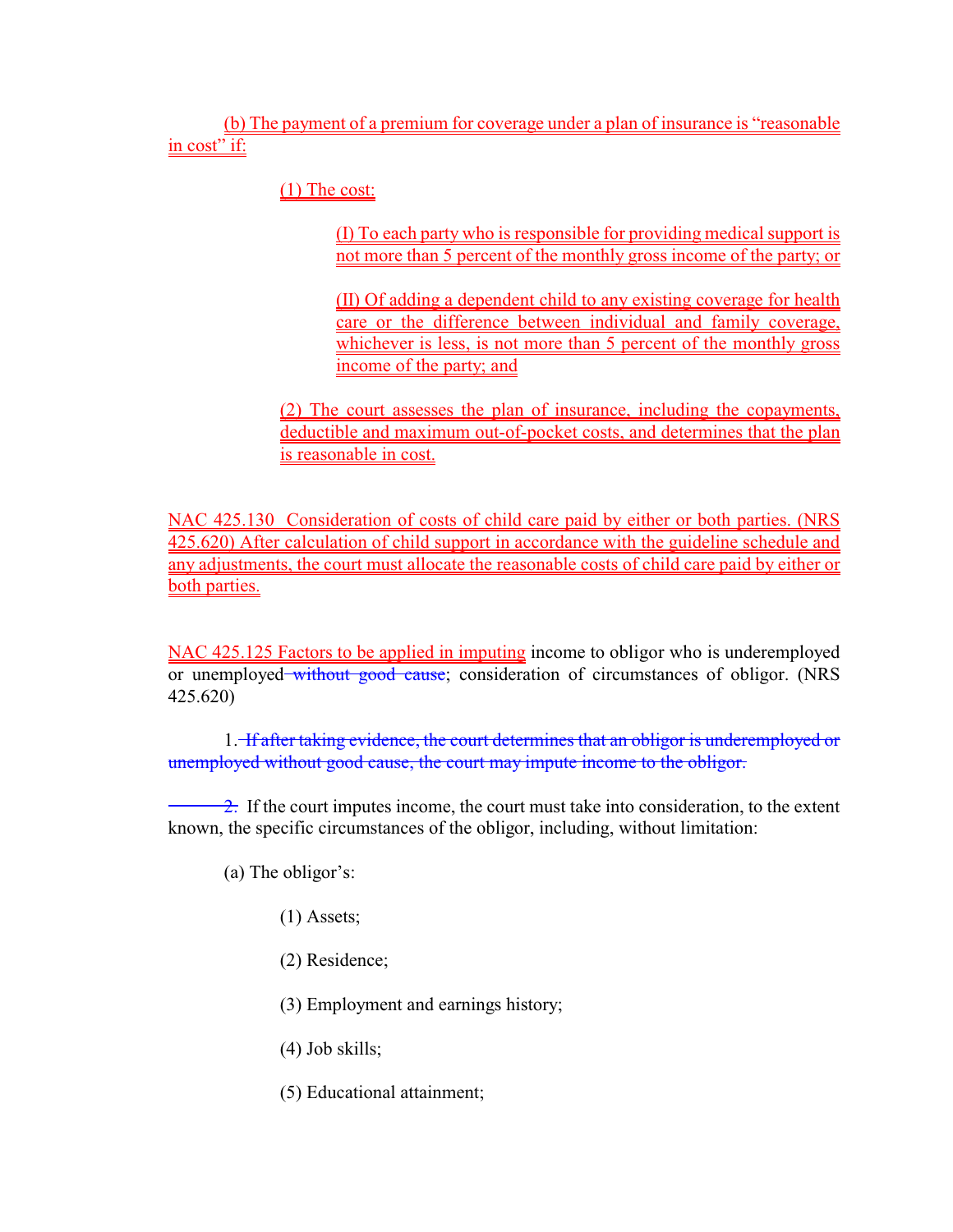(6) Literacy;

(7) Age;

(8) Health;

(9) Criminal record and other employment barriers; and

(10) Record of seeking work;

(b) The local job market;

(c) The availability of employers willing to hire the obligor;

(d) The prevailing earnings level in the local community; and

(e) Any other relevant background factors in the case.

NAC 425.130 Consideration of costs of child care paid by either or both parties. (NRS 425.620) The court must consider the reasonable costs of child care paid by either or both parties and make an equitable division thereof.

NAC 425.135 Order must include provision that medical support is required to be provided to child. (NRS 425.620)

1. Every order issued or modified in this State must include a provision specifying:

(a) That medical support is required to be provided for the child; and

(b) Any details relating to that requirement.

2. As used in this section, "medical support" includes, without limitation, the payment of a premium for accessible medical, vision or dental coverage under a plan of insurance, including, without limitation, a public plan such as Medicaid or a reduced-fee plan such as the Children's Health Insurance Program, that is reasonable in cost. For the purpose of this subsection:

(a) Coverage under a plan of insurance is "accessible" if the plan:

(1) Is not limited to coverage within a geographical area; or

(2) Is limited to coverage within a geographical area and the child resides within that geographical area.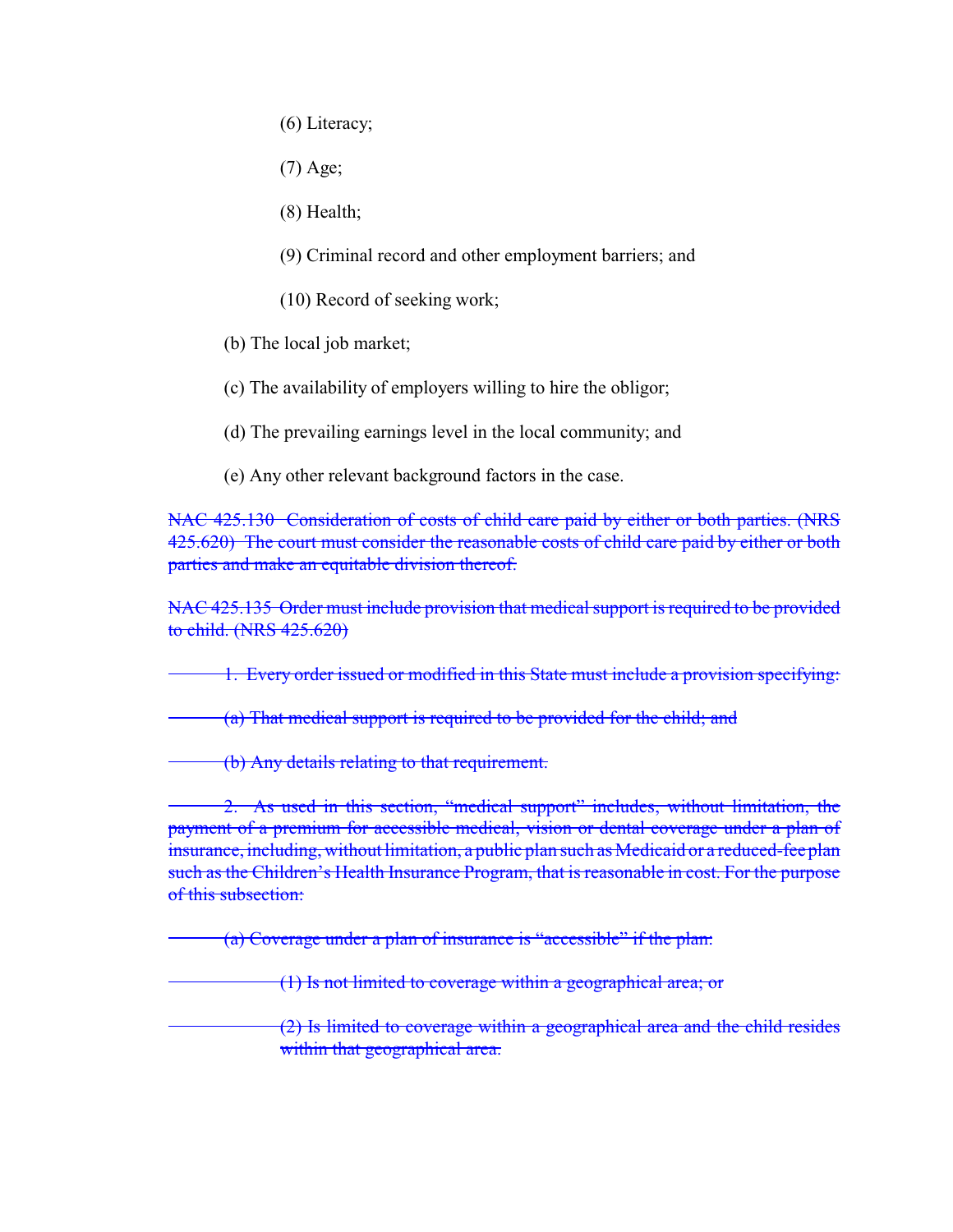(b) The payment of a premium for coverage under a plan of insurance is "reasonable in cost" if:

| $\left(\mathrm{1}\right)$ The cost:                                                                                                                                                                                                      |
|------------------------------------------------------------------------------------------------------------------------------------------------------------------------------------------------------------------------------------------|
| (I) To each party who is responsible for providing medical support is<br>not more than 5 percent of the monthly gross income of the party; or                                                                                            |
| (II) Of adding a dependent child to any existing coverage for health<br>care or the difference between individual and family coverage,<br>whichever is less, is not more than 5 percent of the monthly gross<br>income of the party; and |
| (2) The court assesses the plan of insurance, including the copayments,<br>deductible and maximum out-of-pocket costs, and determines that the plan<br>is reasonable in cost.                                                            |

NAC 425.140 Schedule for determining base child support obligation based on number of children and monthly gross income of obligor. (NRS 425.620) Except as otherwise provided in NAC 425.145, the base child support obligation of an obligor must be determined according to the following schedule:

## Text Was Moved From Here: 1

NAC 425.145 Establishment of child support obligation using low-income schedule if economic circumstances of obligor limit ability to pay; publication of schedule by Administrative Office of the Courts. (NRS 425.620)

1. If the court determines that the total economic circumstances of an obligor limit his or her ability to pay a child support obligation in the amount determined pursuant to NAC 425.140, the child support obligation must be established by using a low-income schedule which is based on the current federal poverty guidelines, as determined by the Secretary of Health and Human Services, and which is published annually in the Federal Register.

2. If the monthly gross income of an obligor is below the lowest level set forth in the low-income schedule, the court may establish an appropriate child support obligation based on the total economic circumstances of the obligor, balancing his or her need for self-support with the obligation to support his or her child.

3. The low-income schedule must be published by the Administrative Office of the Courts on or before March 31 of each year.

NAC 425.150 Adjustment of child support obligation in accordance with specific needs of child and economic circumstances of parties. (NRS 425.620)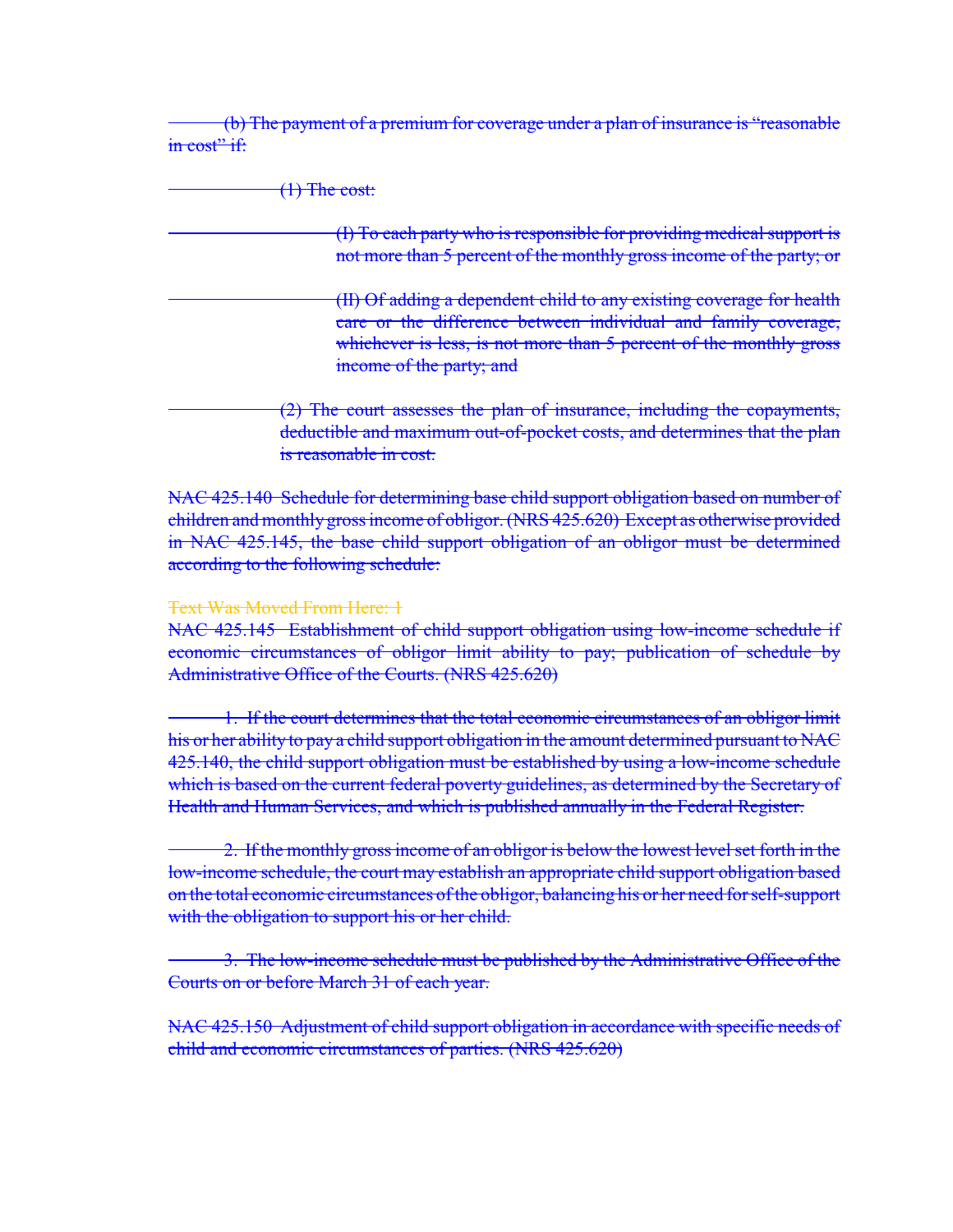1. Any child support obligation may be adjusted by the court in accordance with the specific needs of the child and the economic circumstances of the parties based upon the following factors and specific findings of fact:

(a) Any special educational needs of the child;

(b) The legal responsibility of the parties for the support of others;

(c) The value of services contributed by either party;

(d) Any public assistance paid to support the child;

(e) The cost of transportation of the child to and from visitation;

(f) The relative income of both households, so long as the adjustment does not exceed the total obligation of the other party;

(g) Any other necessary expenses for the benefit of the child; and

(h) The obligor's ability to pay.

2. The court may include benefits received by a child pursuant to 42 U.S.C. § 402(d) based on a parent's entitlement to federal disability or old-age insurance benefits pursuant to 42 U.S.C. §§ 401 to 433, inclusive, in the parent's gross income and adjust an obligor's child support obligation by subtracting the amount of the child's benefit. In no case may this adjustment require an obligee to reimburse an obligor for any portion of the child's benefit.

NAC 425.155 Review and adjustment of order if obligor incarcerated or involuntarily institutionalized for 180 consecutive days or more. (NRS 425.620)

1. If an obligor is incarcerated or involuntarily institutionalized for a period of 180 consecutive days or more, or is released from such incarceration or involuntary institutionalization, such an occurrence is considered to be a substantial change in circumstances that warrants the review and, if appropriate, the adjustment of an order based on the obligor's ability to pay. A party or the enforcing authority may petition the court to request a hearing for review.

2. Incarceration or involuntary institutionalization must not be treated as voluntary unemployment and income must not be imputed to an obligor who is incarcerated or involuntarily institutionalized.

3. The court may verify that an obligor has the means to pay more or less than the child support obligation established in the order during the period that he or she is incarcerated or involuntarily institutionalized.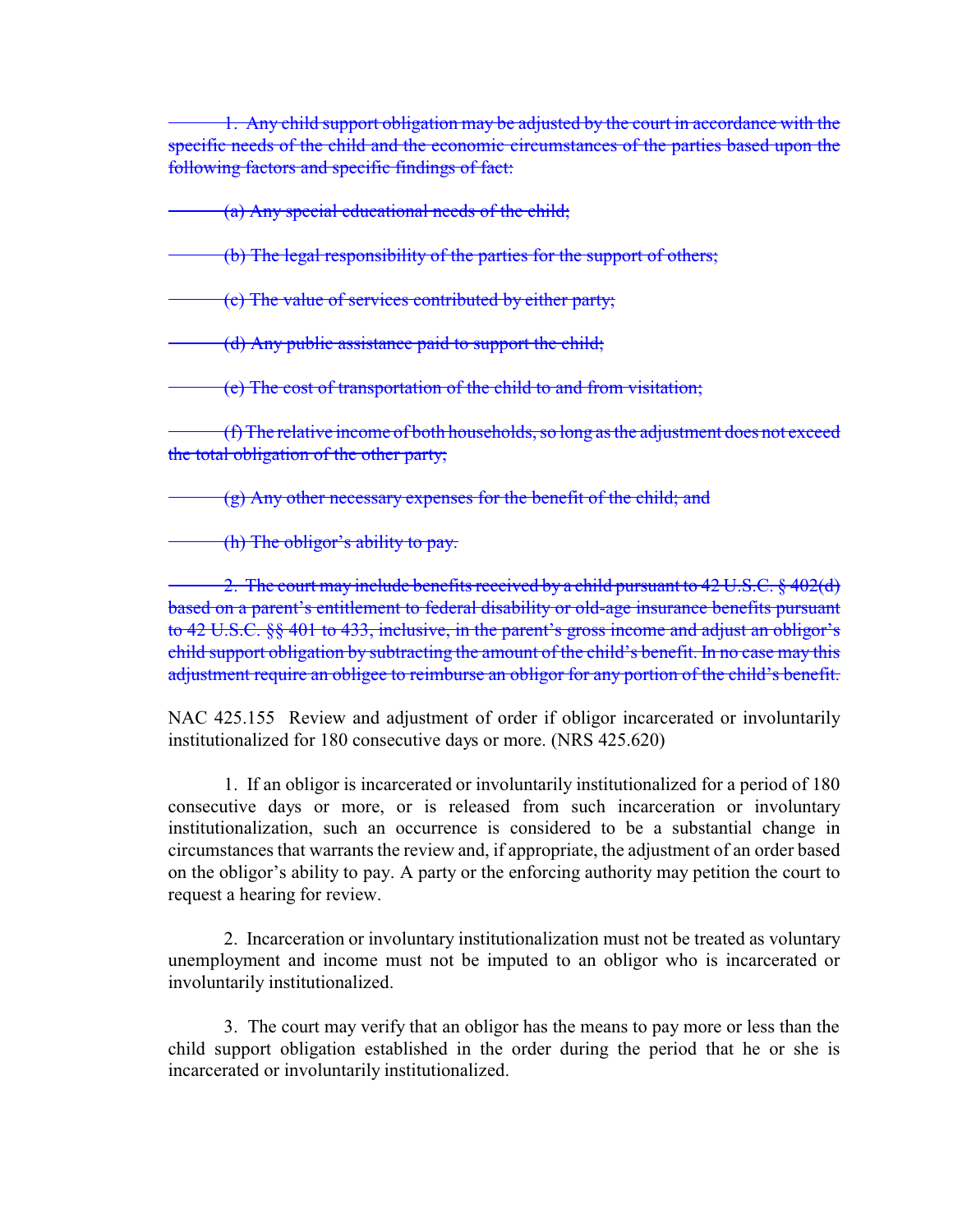4. If a child support obligation is reduced during the period that an obligor is incarcerated or involuntarily institutionalized, beginning on the first day of the month following the release of the obligor, the child support obligation must be set by using the lowest monthly income in the low-income schedule established pursuant to NAC 425.145 or, if a higher child support obligation was ordered by the court during the period of incarceration or involuntary institutionalization, to the higher of the two. This subsection must not be construed to preclude an obligor from seeking a modification of an order based on a change in circumstances or another authorized reason.

5. This section must not be construed to prohibit a party or the enforcing authority from petitioning the court for a determination of a child support obligation or any arrearage.

6. As used in this section, "incarcerated or involuntarily institutionalized" includes, without limitation:

(a) Imprisonment in a federal or state prison or a county jail; and

(b) Involuntary commitment to a facility for the detention of children or a mental health facility.

### Text Moved Here: 2

NAC 425.170 Modification or adjustment of child support obligation must be based on change in circumstances. (NRS 425.620)

1. Except as otherwise authorized by law or this chapter, after a court has established a child support obligation, any subsequent modification or adjustment of the child support obligation must be based upon a change in circumstances.

2. The receipt of public assistance by a child or an obligee constitutes a change in circumstances that will allow the review and, if appropriate, modification of the child support obligation in accordance with the child support guidelines in effect at the time of the review.

3. The adoption of or any revision to this chapter must not, in and of itself, be considered a change in circumstances sufficient to justify the modification of any existing order or money judgment.

### End Of Moved Text

NAC 425.160 Termination or modification of order when child reaches certain age. (NRS 425.620)

1. Except as otherwise provided by law, if an order pertains to only one child, the child support obligation terminates when the child reaches 18 years of age or, if the child is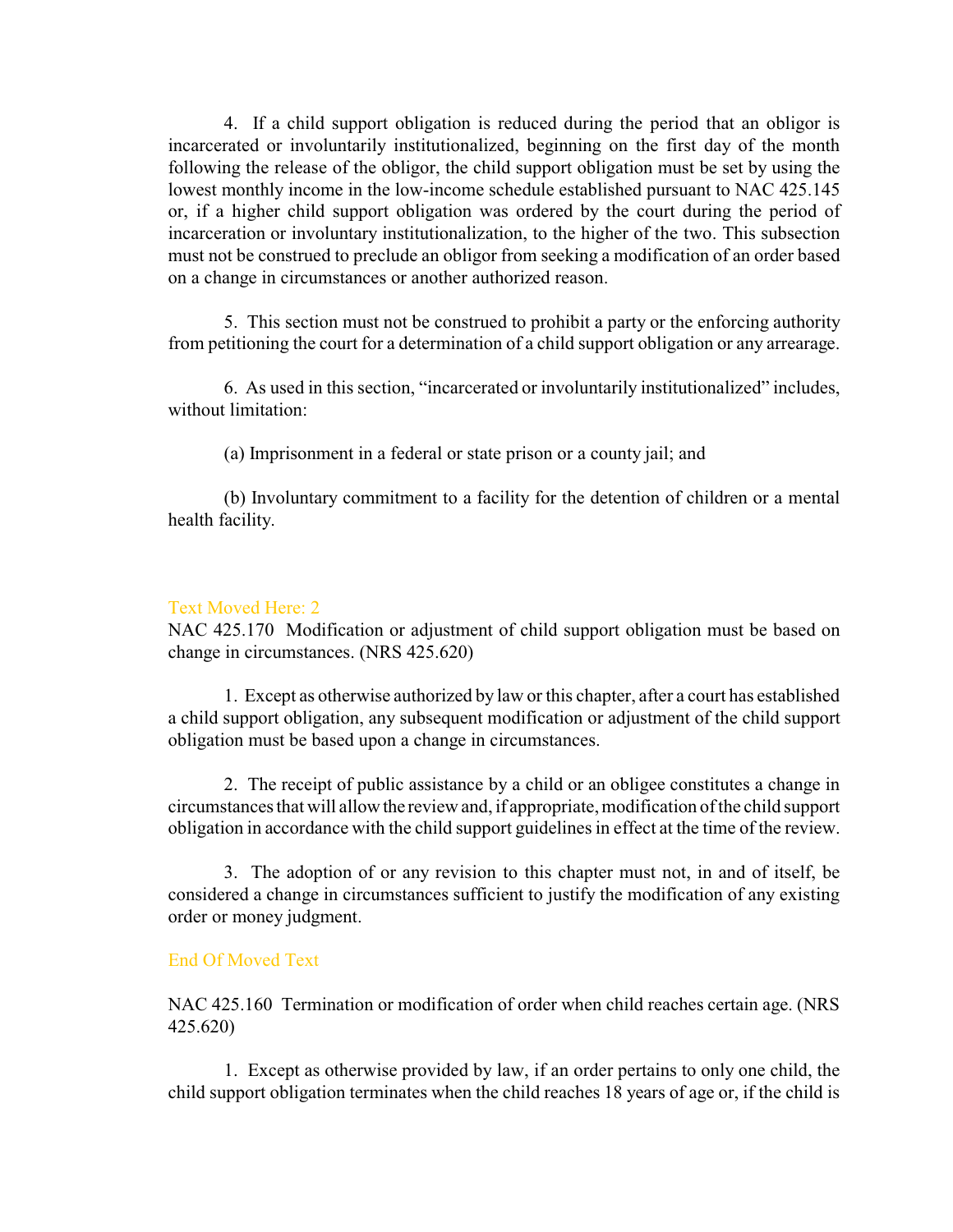still in high school, when the child graduates from high school or reaches 19 years of age, whichever comes first.

2. Except as otherwise provided by law, if an order pertains to more than one child and allocates a specific amount of the total child support obligation to each child, the child support obligation for a particular child is terminated beginning on the first day of the month following the date on which the child reaches 18 years of age or, if the child is still in high school, the first day of the month following the date on which the child graduates from high school or reaches 19 years of age, whichever comes first.

3. If an order pertains to more than one child and does not allocate a specific amount of the total child support obligation to each child:

(a) If a party wishes to modify the order when a child reaches 18 years of age or, if the child is still in high school, graduates from high school or reaches 19 years of age, whichever comes first, the party must file a motion to modify the order with the court or submit a stipulation between the parties to the court.

(b) If a motion to modify the order is filed with the court, any modification of the child support obligation:

> (1) Must be in compliance with the child support guidelines in existence at the time of the modification for the remaining children to whom the order pertains; and

> (2) Unless the parties agree otherwise in a stipulation, will be effective as of the date the motion to modify the order was filed with the court.

NAC 425.165 Notice required in order that pertains to more than one child and does not allocate specific amount to each child. (NRS 425.620) Any order that pertains to more than one child and does not allocate a specific amount of the total child support obligation to each child must include the following notice:

NOTICE: If you want to adjust the amount of child support established in this order, you MUST file a motion to modify the order with or submit a stipulation to the court. If a motion to modify the order is not filed or a stipulation is not submitted, the child support obligation established in this order will continue until such time as all children who are the subject of this order reach 18 years of age or, if the youngest child who is subject to this order is still in high school when he or she reaches 18 years of age, when the child graduates from high school or reaches 19 years of age, whichever comes first. Unless the parties agree otherwise in a stipulation, any modification made pursuant to a motion to modify the order will be effective as of the date the motion was filed.